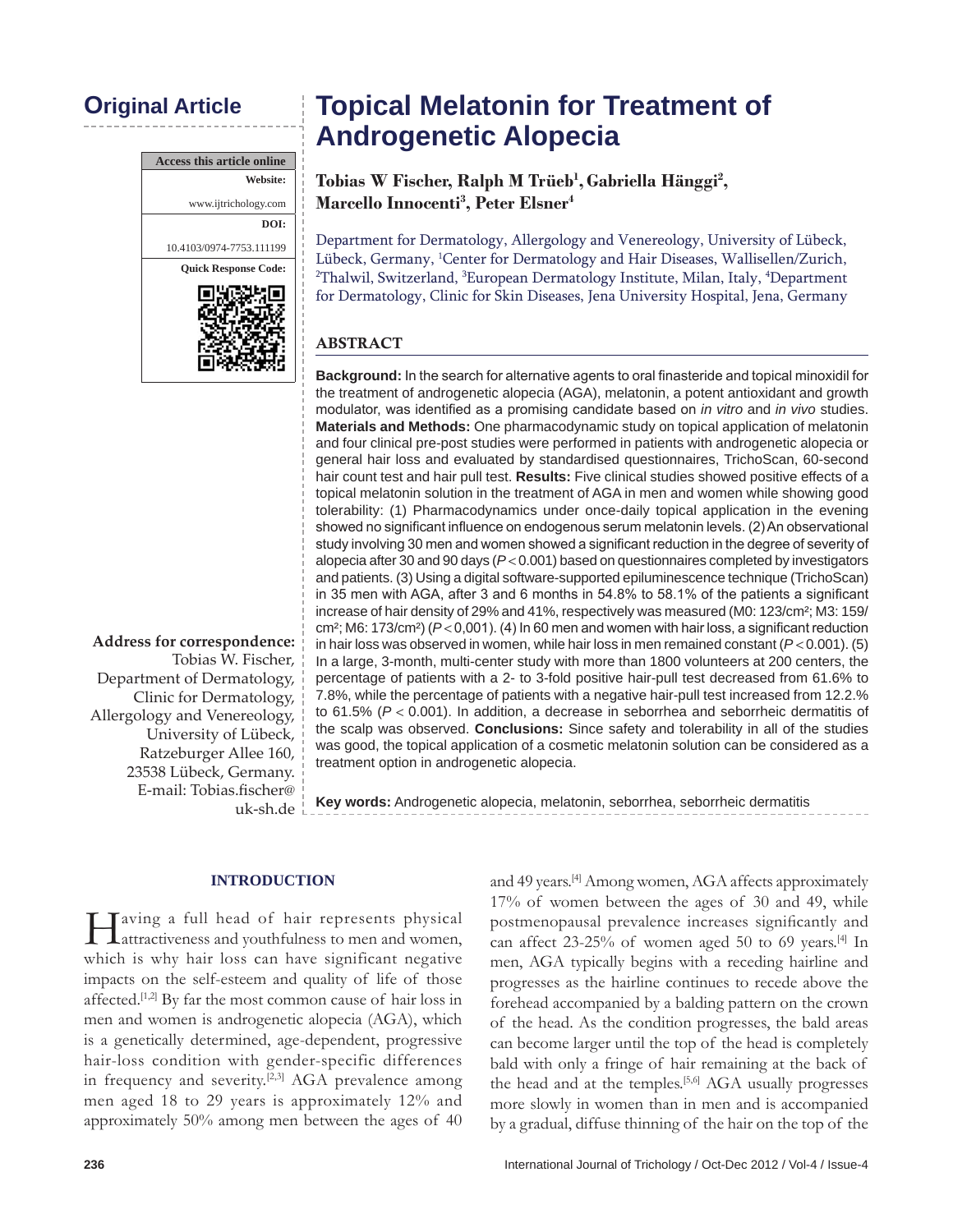head with preservation of the hairline along the forehead.<sup>[7]</sup>

Only two therapeutic agents have been approved to date by the Federal Drug Administration (FDA) and European Medicines Agency (EMEA) for treatment of AGA: Oral finasteride (for men) and topical minoxidil (for women and men).<sup>[4]</sup> Since the active ingredients in these substances have limited efficacy and can involve adverse effects, which compel patients to discontinue the treatment (e.g., rarely gynecomastia in the case of finasteride,<sup>[8]</sup> and frequently hypertrichosis in the case of minoxidil<sup>[9]</sup>), it seems appropriate to identify alternative active substances for the treatment of AGA.

According to our current pathogenetic understanding of the condition, AGA is related to genetic peculiarities of androgen metabolism as they relate to the hair follicle. The most significant factor in men is elevated activity of Type II 5-alpha reductase enzymes, which metabolize testicular testosterone circulating in the blood into dihydrotestosterone (DHT) in the genetically predisposed hair follicles of the temporal and vertex regions.[2,3] In women, decreased aromatase activity, which converts ovarian testosterone circulating in the blood into 17 beta-estradiol, tends to play a greater role.<sup>[3]</sup> An increase in the local concentration of DHT, which binds to the highly expressed androgen receptors in predisposed hair follicles,<sup>[2,4]</sup> results in a progressive shortening of the anagen phase in favor of a longer telogen phase, which is accompanied by a progressive miniaturization of the hair follicles. This results in the gradual replacement of thick, pigmented terminal hairs with fine, non‑pigmented vellus hairs (miniaturized hairs).<sup>[10]</sup>

In addition to androgen-dependent changes in the morphology and growth dynamics of hair follicles, the pathogenesis of AGA also appears to involve follicular microinflammation and fibrosis,[11] which may be triggered by resident microbial flora in the case of seborrhea, toxins and oxidative stress.[12] Other factors include the aging process, ultraviolet radiation,[13,14] smoking,[15,16] and environmental pollutants.<sup>[17]</sup> These stressful influences lead to the formation of free radicals, which are no longer able to be sufficiently scavenged by the cell's defense mechanisms, resulting in damage to the hair follicles.<sup>[10,12]</sup> It was recently proven that the papillary fibroblasts exhibit increased sensitivity to oxidative stress in cases of AGA.[18]

Melatonin (N-acetyl-5-methoxy-tryptamine) is a possible candidate to counteract the oxidative stress associated with general hair loss as well as AGA because of the strong anti-oxidant properties that have been described for this

substance.<sup>[19]</sup> Originally discovered as a neurohormone formed and released by the pineal gland with a circadian rhythm,[20] melatonin regulates a variety of physiological processes, such as seasonal biorhythms and daily sleep-wake cycles, and influences the aging process.<sup>[21-23]</sup> However, melatonin is most notable for its protective and anti-apoptotic effects, which can ensure the functional integrity of non-neoplastic cells, due to its strong anti-oxidant properties and ability to actively capture free radicals.[24-28]

According to recent findings, numerous peripheral organs are not only the target of melatonin bioactivity, but are also simultaneously the site for extrapineal melatonin synthesis, regulation and metabolism of melatonin. Human skin has been shown to have a melatoninergic enzyme system, which completely expresses the specific enzymes necessary for melatonin biosynthesis.[29] In addition, keratinocytes, melanocytes, and fibroblasts feature functional melatonin receptors, which are involved in phenotypic effects, such as cellular proliferation and differentiation.[30] An active melatoninergic anti‑oxidative system has been identified in the skin, which protects against damage caused by ultraviolet (UV) rays.[31]

Like human skin, human hair follicles have been shown to synthesize melatonin and express melatonin receptors, and an influence on hair growth cycles has been observed.[32-34] In human anagen hair follicles cultivated *in vitro* at a concentration of 30 µM melatonin results in a significantly faster rate of hair follicle growth in comparison to the culture medium alone or even at significantly higher millimole concentrations (1-5 mM).<sup>[35]</sup> A receptor-mediated mechanism of action involving melatonin seems very likely because stimulation of the hair follicles can be suppressed by the potent melatonin antagonist, 4-phenyl-2-propionamidotetralin.[35] The regulation of melatonin receptors during the course of the hair cycle phases has already been shown, at least in the mouse model.[34] These preclinical data on melatonin-mediated hair growth stimulation are supported by the results from a double-blind, placebo-controlled pilot study, in which topical treatment with 1 ml of a 0.1% melatonin-alcohol solution in women with AGA and diffuse alopecia resulted in a significant increase in detectable anagen hairs in the occipital and frontal areas after six months compared with placebo.<sup>[36]</sup>

### **MATERIALS AND METHODS**

**Development of a pharmacological formula**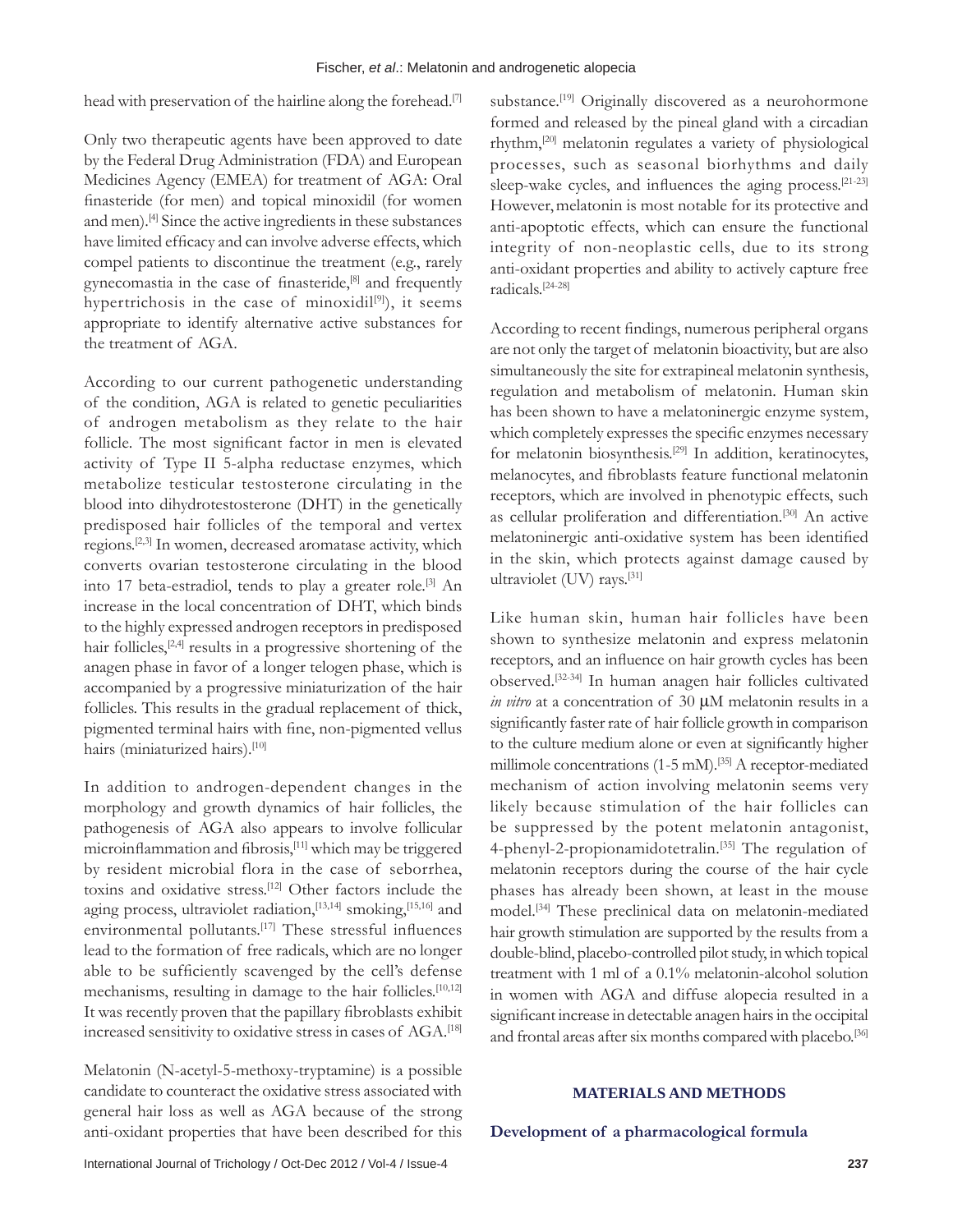Based on the positive effects of melatonin on hair growth, ASATONA AG (Zug, Switzerland) developed a topically applied cosmetic hair solution with a melatonin content of 0.0033%, which was intended to slow the hair's aging process and be used as an adjuvant treatment for AGA. In addition to melatonin, this formulation also included ginkgo biloba, which also has pronounced anti-oxidative properties and a positive impact on hair growth by providing the hair roots with better nutrients, as well as biotin, which is an important micronutrient to support cellular functions.

#### **Implementation of the studies**

Between January 2003 and October 2006 five studies were performed on behalf of ASATONA AG using the cosmetic melatonin solution described above; of these, the first study looked at the pharmacokinetics of the melatonin solution and the other four studies evaluated the effect of the melatonin solution on hair loss within various patient groups based on various study parameters. The study parameters and study designs are listed together with the results from the individual studies for the purposes of better organization. The studies were named as follows: MEL-COS-1 (Study 1), MEL-COS-AS01 (Study 2), MEL-COS-AS03 (Study 3), MEL-COS-AS04 (Study 4), and MEL-COS-AS05 (Study 5).

#### **RESULTS**

# **Pharmacokinetics of the cosmetic melatonin solution (Study 1; MEL‑COS‑1)**

In order to assess the biological and clinical tolerability of the cosmetic melatonin solution (0.0033%) the pharmacokinetic parameters of the cosmetic hair solution, which was applied once daily to the scalp before going to bed, were analyzed in a double-blind, placebo-controlled cross-over study on four fertile and four postmenopausal healthy women.<sup>[37]</sup> The study was conducted from January 2003 to April 2003 at the Forenap Centre Hospitalier in Rouffach, France, following review and approval by the corresponding Ethics Committee. Patients received an orientation based on written materials and signed an informed consent form prior to being enrolled. On Day 14 of the study blood samples were collected at 30-min intervals for 8 h following application and at 10, 12, 16 and 20 h following application in order to determine the pharmacokinetics of melatonin. The analysis of the blood samples revealed that repeated application of the cosmetic melatonin solution had no negative influence with respect to an increase or reduction in physiological endogenous melatonin secretion. The

mean serum melatonin level over 20 h was similar to the serum level with placebo; the maximum serum melatonin concentration in the melatonin group was somewhat higher than in the placebo group (83.4 pg/ml vs. 71.2 pg/ml) and was reached somewhat earlier [Figure 1]. It was observed that the mean serum melatonin concentration in the fertile women was considerably higher than in the postmenopausal women. The cumulative amount of 6-hydroxy-melatonin sulfate, the most important melatonin metabolite and melatonin measurement equivalent, excreted in the urine within 24 h was similar in both groups, whereas the values also showed a considerable variability between individuals in each group. No changes were detected in the vital parameters (blood pressure, heart rate) or the electrocardiogram during treatment with melatonin. Following completion of the two-week treatment period two neurocognitive tests, the "critical flicker fusion" and the "multiple choice reaction time" test, were performed and the results showed that repeated application of the cosmetic melatonin solution had no significant influence on reaction time and cortical arousal in comparison with the placebo solution.

Treatment with the cosmetic melatonin solution was shown to be well tolerated because no significant changes were detected in the various laboratory tests and circulatory system parameters nor were any effects on the central nervous system identified in comparison with placebo. There were only a few adverse reactions during the course of the study, such as moderately severe headache and gastrointestinal problems; their incidence was identical within the melatonin and placebo groups and no causal connection was identified with the use of the study medication.

#### **Effect on early‑stage AGA (Study 2; MEL‑COS‑AS01)**

Following clarification of the safety aspects of the cosmetic



**Figure 1:** Mean serum concentration after two-week treatment with the cosmetic melatonin solutionmn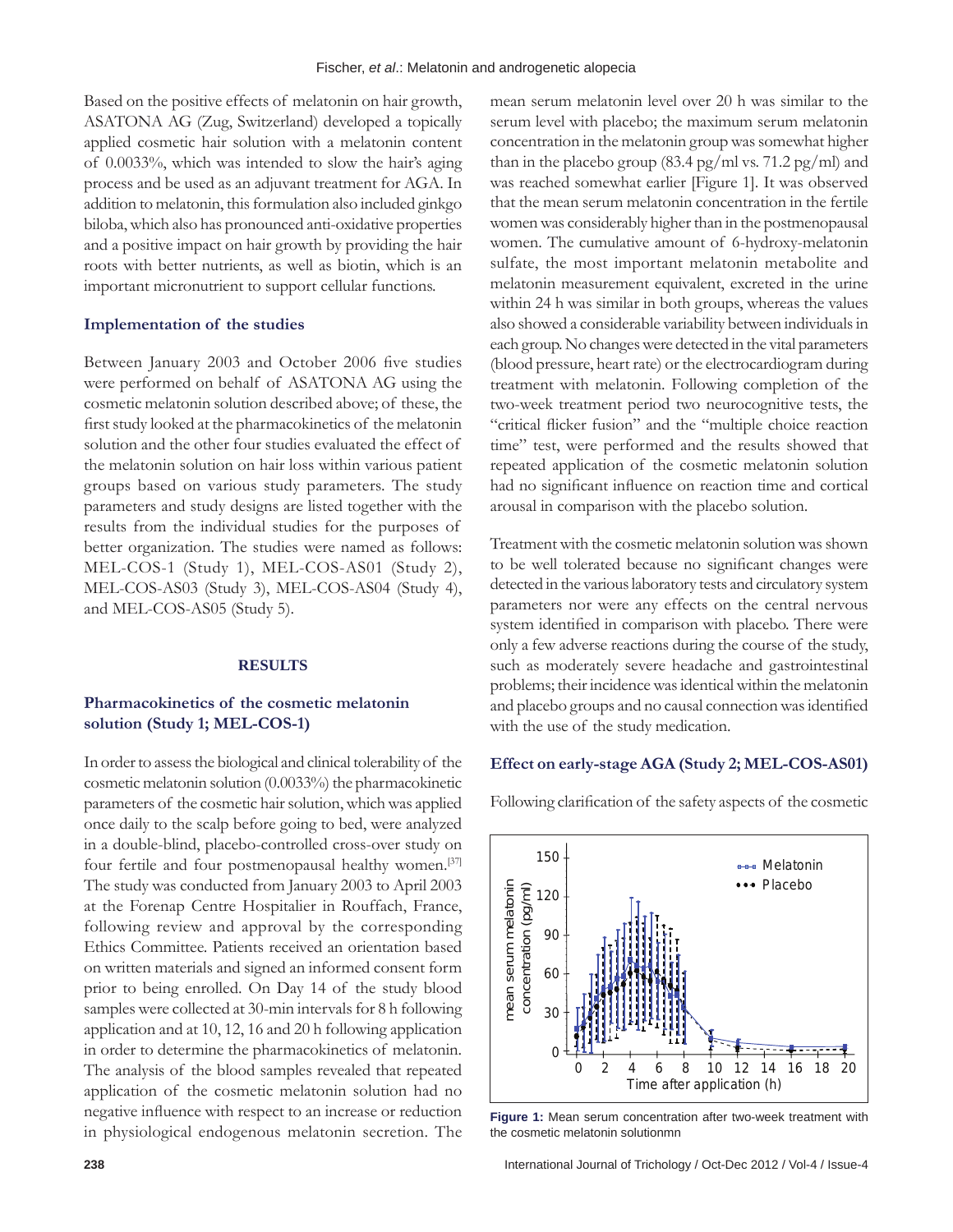melatonin solution in the pharmacokinetic study (Study 1; MEL-COS-1) the efficacy of the cosmetic melatonin hair solution to be applied at night was evaluated in an open-label observational study on 15 women with Stage I or II AGA (Ludwig scale) $[7]$  and on 15 men with Stage I or II AGA (Hamilton/Norwood scale)<sup>[5,6]</sup> aged 18-40 years.[38] The study was carried out from March 2003 to June 2003 at the Instituto Dermatologico Europeo (European Dermatological Institute)(IDE) in Milan, Italy following review and approval by the corresponding Ethics Committee in accordance with Good Clinical Practice (GCP). Prior to participating in the study the patients gave written informed consent. Based on objective examination forms for the medical investigators and subjective questionnaires for the patients a significant reduction in the degree of severity of the alopecia was identified after just 30 days with a further significant drop in the degree of severity after 90 days ( $P < 0.001$ ) [Figure 2]. Out of a maximum of 3 points the cosmetic properties "scent", "consistency", and "absorption" scored 2.67, 2.52, and 2.57, respectively; out of a maximum of 1 point the effect of the product on the overall greasiness of the hair scored 0.43, while its effect on comb-ability scored 0.76. Out of a maximum of 2 points satisfaction with the product scored 1.80; out of a maximum of 3 points intolerability scored 0.54 after 30 days and 0.52 after 90 days.

## **TrichoScan study to evaluate efficacy (Study 3; MEL‑COS‑AS03)**

In order to provide a reliable, technically and methodologically objective assessment of the therapeutic benefits of the cosmetic melatonin solution a further open-label, clinically controlled study was carried out based on the TrichoScan method to determine the efficacy and tolerability of the melatonin hair solution, which was applied to the scalp each night by 35 men (aged 18-41 years) with Stage I or II AGA (Hamilton/Norwood scale) for a period of 6 months.<sup>[39]</sup> The study was carried out from April 2004 to April 2005 at the Instituto Dermatologico Europeo (European Dermatological Institute) (IDE) in Milan, Italy following review and approval by the corresponding Ethics Committee in accordance with GCP. Prior to participating in the study the patients signed a written informed consent form. TrichoScan is a digital software-supported epiluminescence technique for measuring hair count (number of hairs/0.7cm²), hair density (number of hairs/cm²), hair diameter, anagen/ telogen ratio, and vellus hair/terminal hair ratio.[40,41] The results of this study showed an increase in the hair count (number of hairs/0.7cm²) in 54.8% of participants after 3 and 6 months, respectively, and improved hair density



**Figure 2:** Objective and subjective assessment of the severity of the alopecia

(number of hairs/cm²) in 54.8% and 58.1% of participants after 3 and 6 months, respectively.

The increase in the hair count was 29.2% (3 months vs. 0 month) and 42.7% (6 months vs. 0 month); both values were statistically significant ( $P < 0.001$ ) (Month 0: 85.76  $\pm$  27.0; Month 3: 110.82 ± 31.7; Month 6: 122.35 + 40.5). In the case of hair density an increase of 29.1% and 40.9% was determined after 3 and 6 months, respectively (Month  $0: 123.15 \pm 39.0$ ; Month 3: 159.03 ± 46.8; Month 6: 173.56 ± 58). The differences among the hair density values were also significant  $(P < 0.001)$ .

Objective assessment of treatment with the cosmetic melatonin solution by the medical investigator at each visit found improved hair loss in 26.6% (Day 30), 48.2% (Day 90) and 32.1% (Day 180) of patients, whereby the proportion of patients showing improvement was greatest after 90 days and even included a small group of patients with new hair growth. In addition, the proportion of patients exhibiting no change in hair loss during the period from Day 30 to Day 90 decreased from about 73.3% to 48.2% and this value was maintained through Day 180. Hair loss continued in 3.4% of patients(at 90 days) and in 19.3% (at 180 days) [Figure 3].

Based on the subjective patient questionnaires, 30%, 34.5% and 29% of patients were satisfied with the treatment after a treatment duration of 30, 90 and 180 days, respectively, while 70%, 58.6% and 58.0%, respectively, were mostly satisfied; conversely, the proportion of patients who were dissatisfied with treatment was relatively small over the course of the study with  $0\%$  (at 30 days), 6.8% (at 90 days) and 12.9% (at 180 days). The patient questionnaire also included an evaluation of cosmetic characteristics, such as scent, consistency, absorption, greasiness, and combability following use of the product.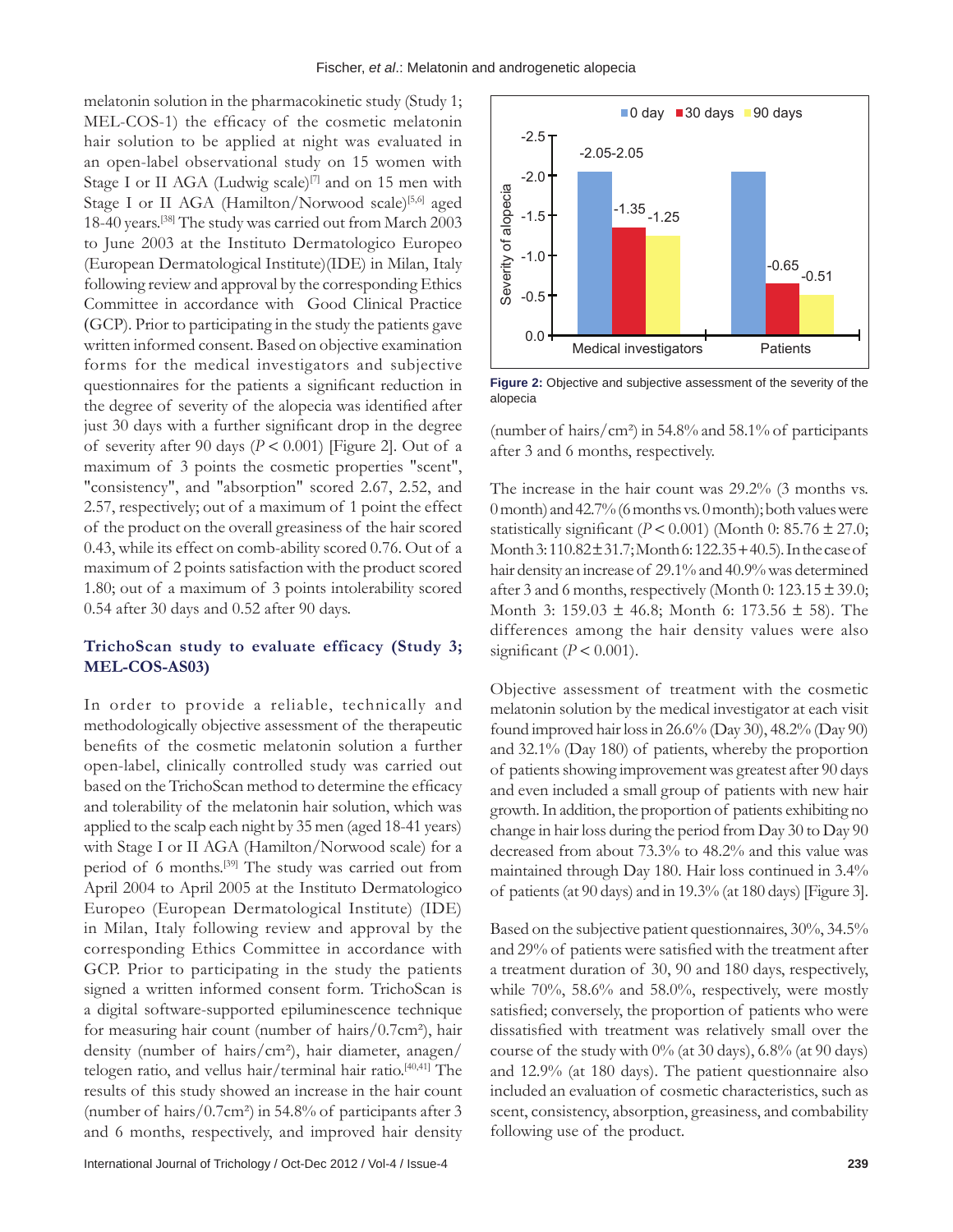The scent was described by 83.8% of patients as above average and by 6.4% of patients as excellent, while 9.6% were dissatisfied with the scent. The consistency was described by 77.4% as above average, by 9.6% as excellent, and by 12.9% as below average. The absorption of the product into the scalp was considered to be above average by 80.6%, excellent by 12.9%, and poor by 6.4%. Ninety-three percent of patients observed no greasiness of the scalp following application and combability was classified as above average by 96.7%. Only one patient reported occasional itchiness following application of the product. Overall, 93.5% of patients classified the cosmetic melatonin solution as above average (80.6%) or excellent (12.9%).

### **Comb test at hair salons (Study 4; MEL‑COS‑AS04)**

The efficacy of the cosmetic melatonin solution was evaluated at four hair salons within the framework of an open-label observational study, which included 40 male and 20 female patients (mean age 41 years) with early-stage hair loss or hair-thinning, who applied the melatonin hair solution each evening for 90 days.<sup>[42]</sup> The study was conducted as an open-label, "non-FDA-related" cosmetic study at 4 hair salons in Tampa, FL, USA from June 2005 to September 2005. Prior to participating in the study the patients given written informed consent. Based on a 4-point scale the hair stylists reported an improvement in hair texture during treatment with the cosmetic melatonin hair solution, which achieved a statistically significant level in both the female as well as the male patients ( $P = 0.002$  and  $P = 8 * 10^{-5}$ , respectively). In addition, the hair stylists identified a reduction in hair loss, which was also statistically significant among both women and men ( $P = 4 * 10^{-6}$  and  $P = 3 * 10^{-5}$ , respectively) [Table 1]. Mean hair loss, as determined by the patients during a timed 60-second hair count test performed while combing their hair each morning,<sup>[43]</sup> fell significantly among women during the first 40 days and continued to drop significantly during the next 40 days, while mean hair loss in men remained almost constant throughout the course of the study, though it was considerably lower than the mean value for women. With respect to satisfaction with the treatment, the entire group exhibited a trend toward improvement, whereby satisfaction among women increased significantly (*P*=0.002) and remained almost constant among the men [Table 1]. Four patients experienced mild side effects during the course of the study, including temporary reddening, sensitivity, itching or burning. However, none of these patients discontinued the study.

# **Multicenter study proves efficacy (Study 5; MEL‑COS‑AS05)**

A large, open-label, multi-center study, which included



**Figure 3:** Reduction of the hair loss assessed by means of objective questionnaires completed by medical investigators. Percent values above the bracket: Sum of the percent values for "minor improvement with reduction in hair loss", "moderate improvement with cessation of hair loss" and "hair growth"

| Table 1: Improvement of hair condition |                      |                      |                      |  |
|----------------------------------------|----------------------|----------------------|----------------------|--|
|                                        | Entire group         | Women                | Men                  |  |
| Hair texture<br>(4-point scale)        | 0.74 $(P=7.10^{-9})$ | $1.08 (P=0.002)$     | $0.58 (P=8.10^{-5})$ |  |
| Hair loss<br>(5-point scale)           | 0.59 $(P=1.10^{7})$  | $0.69 (P=4.10^{-6})$ | 0.55 $(P=3.10^{-5})$ |  |
| Satisfaction<br>(4-point scale)        | $0.22 (P=0.045)$     | $0.46$ (P=0.002)     | $0.10 (P=0.50)$      |  |

Difference from the mean value at 60 and 90 days minus value at 30 days. All the values are increases of the values on a 4-point and 5-point scale, respectively; Statistical test: Paired *t*-test

901 men (47.6%) with stage I or II AGA (Hamilton scale) and 990 women (52.4%) with stage I or II AGA (Ludwig scale), all of whom applied a cosmetic hair solution containing melatonin each evening for 90 days, was carried out at 200 dermatology centers and practices in order to provide a comprehensive assessment of the therapeutic benefits of the cosmetic melatonin solution.[44] The study was carried out from March 2004 to October 2006 under the guidance of the Instituto Dermatologico Europeo [European Dermatological Institute] (IDE) in Milan, Italy following review and approval by the corresponding Ethics Comittee in accordance with GCP. Prior to participating in the study the patients gave written informed consent.

Clinical response was evaluated based on hair pull tests, a semi-quantitative method for the assessment of hair-loss activity.[4,45] Each hair pull test was classified as positive based on three levels  $(+, ++, ++)$  or negative (-). Over the course of the study the results from the tests performed by the medical investigators at Day 30 and Day 90 revealed a significant decrease—from 61.6% to 33.7% (after 30 days) and 7.8% (after 90 days)—in the proportion of patients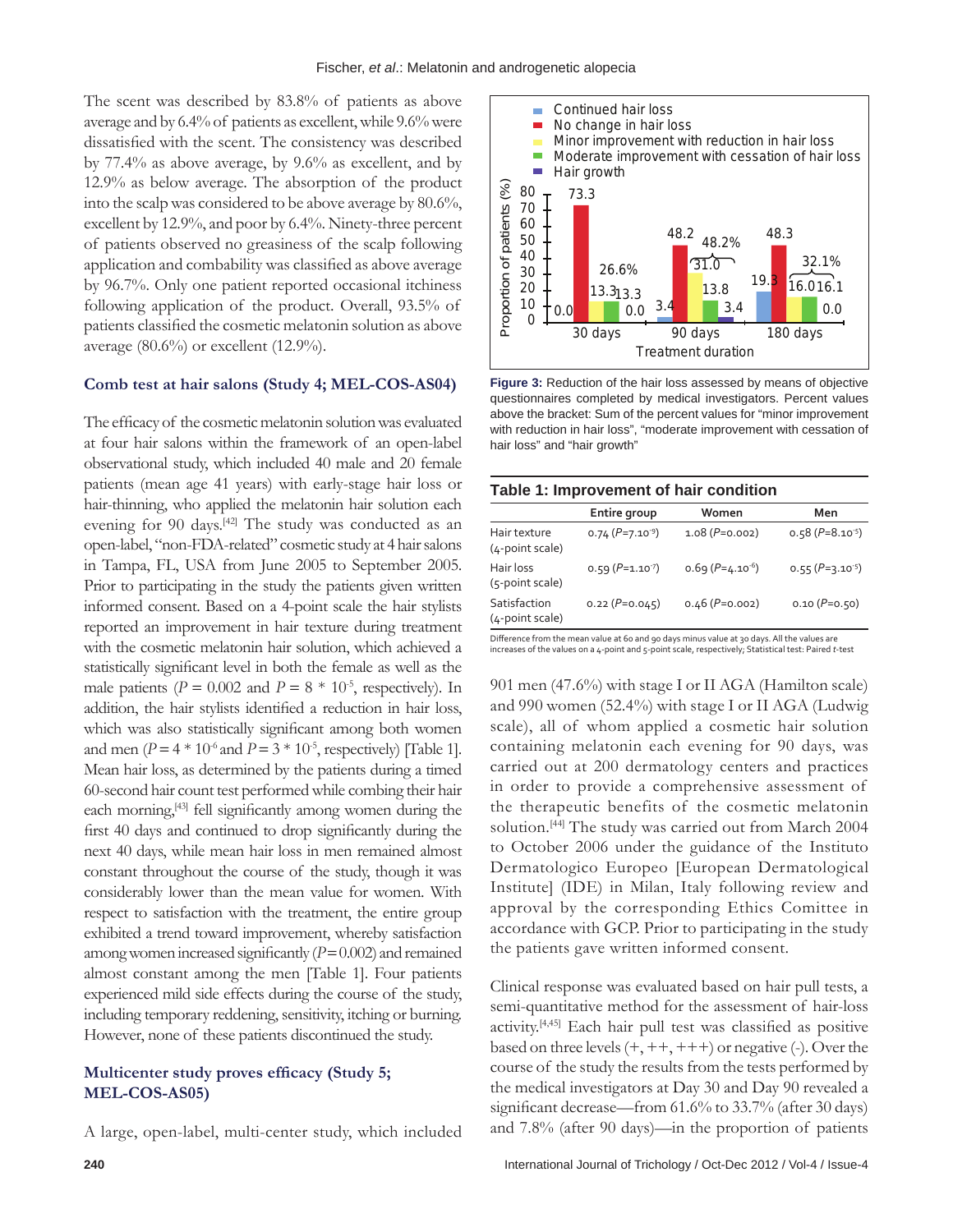with severe and moderately severe hair loss  $(P < 0.001)$ . In addition, the proportion of patients in whom no hair loss was identified, rose significantly from 12.2% to 25.5% (after 30 days) and 61.5% (after 90 days) during treatment with the cosmetic melatonin solution (*P* < 0.001; Student's *t*-test) [Figure 4].

According to the objective assessment of the medical investigators, treatment with the cosmetic melatonin solution resulted in significantly improved hair loss in 59.4% and 66.4% of patients after 30 and 90 days, respectively  $(P < 0.001)$ , while new hair growth was identified in 4.5% and 22.5% of patients at the same respective intervals  $(P < 0.001)$  [Figure 5].

According to the subjective self-assessment performed by the patients, the proportion of patients suffering from mild or severe hair loss rose initially after 30 days from 71.4% to 82.0%, but then dropped significantly to 60.0% after 90 days. Consequently, the proportion of patients reporting



**Figure 4:** Hair pull test



**Figure 6:** Assessment by patients

International Journal of Trichology / Oct-Dec 2012 / Vol-4 / Issue-4 **241**

no hair loss dropped from 27.7% to 18% after 30 days, but then rose considerably to 40% after 90 days [Figure 6].

In addition to a reduction in hair loss, treatment with the melatonin solution also improved seborrhea. The proportion of patients with moderately severe or severe seborrhea was initially 35.7% and dropped to 18% and 5.4% after 30 and 90 days, respectively. Meanwhile, the correspondingly significant increase in the proportion of patients reporting no seborrhea went from 32.5% (at baseline) to 45.4% (after 30 days) and 67.6% (after 90 days) (*P* < 0.001) [Figure 7].

The presence of seborrheic dermatitis was included as another study parameter. At the start of the study the proportion of patients with seborrheic dermatitis was 34.5%; this value dropped to 22.4% and 9.9% following application of the cosmetic melatonin solution for 30 days and 90 days, respectively. Consequently, the proportion of patients reporting no seborrheic dermatitis increased



**Figure 5:** Assessment by medical investigators



**Figure 7:** Seborrhea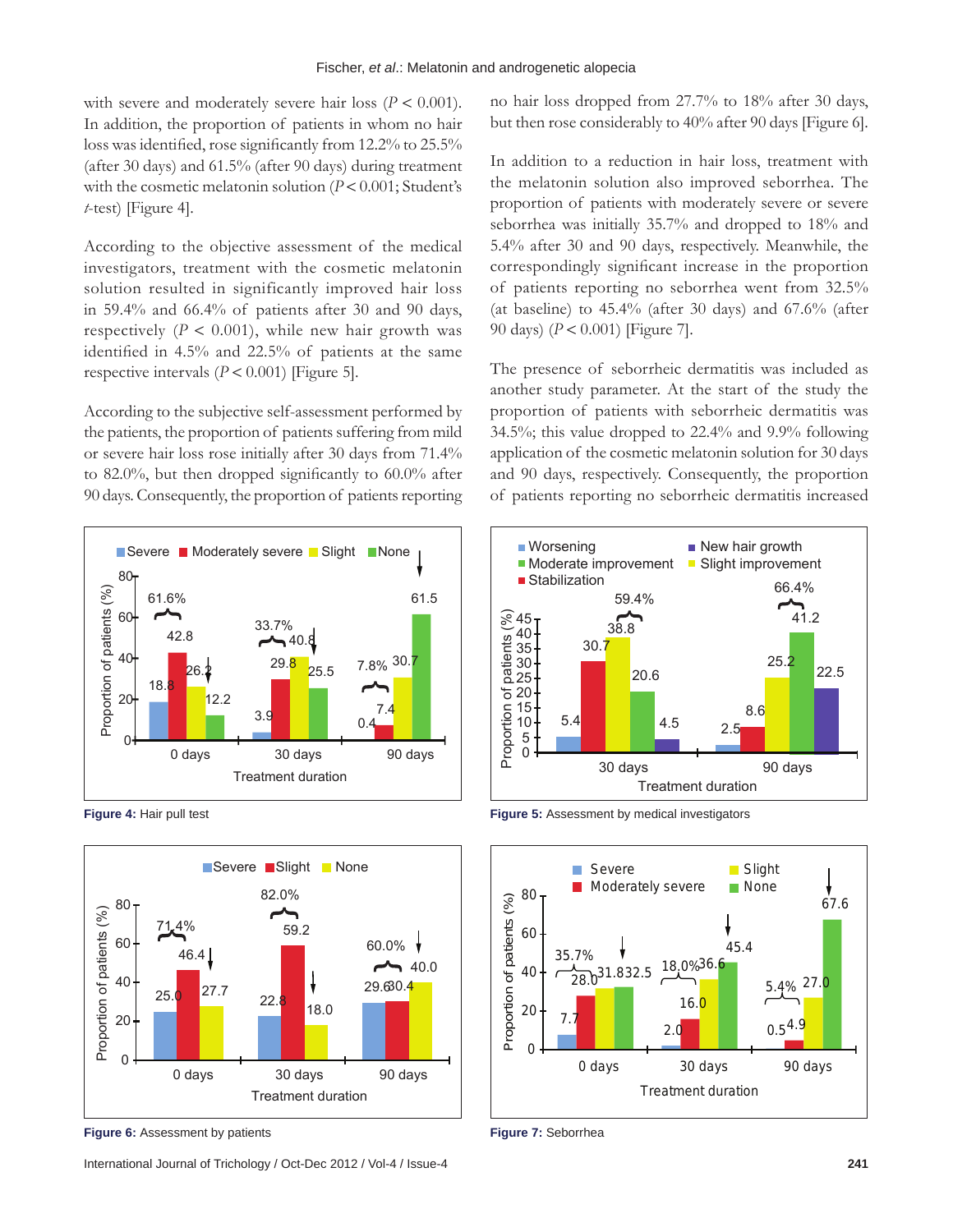from 65.5% to 77.6% and 90.1% at the same respective intervals [Figure 8].

A majority of the patients (74.4%) was satisfied with the cosmetic results following 90 days of treatment, while 23.3% were moderately satisfied, and a small proportion (2.3%) was dissatisfied with the results. Based on the assessments by the medical investigators and the patients, treatment with the cosmetic melatonin hair solution was considered to be well tolerated by a majority of investigators (88.0%) and users (82.7%), while both the investigators as well as the patients classified the treatment as poorly tolerated in only 2.0% and 3.0% of the cases, respectively. According to the overall assessment by the medical investigators and the patients, the melatonin solution was found to be more highly effective in improving hair loss than other previously used products in 85.3% and 80.8% of cases, respectively, while only 0.7% of the medical investigators and 1.0% of the patients found the cosmetic hair solution to be less effective than other previously used products.

#### **DISCUSSION**

It is known based on *in vitro* testing in the hair organ culture model that the neurohormone melatonin is able to stimulate growth in human hair follicles.[35] On the basis of five clinical studies referred to, this paper examined whether the results from the *in vitro* data could be confirmed under *in vivo* clinical conditions.

The first study on pharmacodynamics and tolerability found a slightly elevated, yet not significantly different serum melatonin level following topical application of a 0.0033% melatonin solution as compared with a melatonin-free placebo solution.[37] The cumulative amount of the melatonin metabolite 6-hydroxymelatonin, which provides an indirect indication of serum melatonin levels, was comparable in both groups. Neurocognitive changes and effects on vital signs were not observed.

In the second study involving 30 patients with early-stage AGA, melatonin achieved a significant reduction in hair loss after 30 and 90 days. In evaluating the study it must be borne in mind that the value of the results is limited because they are not based on objective image-supported measuring methods but instead on objective examination forms for the medical investigators and subjective questionnaires for the patients; in addition, the observed effect was not placebo-controlled. Nevertheless, it should be noted that a significant before-and-after effect was observed.[38] Tolerability was relatively good (18% of cases



**Figure 8: Sebohhheic dermatitits** 

reported intolerability) and acceptance of the product was high at 90%.

The third study, an open-label, clinically controlled study involving 35 men with AGA, demonstrated that 6 months of topical melatonin treatment resulted in a significant increase in hair density in 54.8% and 58.1% of the men after 3 and 6 months, respectively; these results were observed using TrichoScan, an objective, digital software-supported epiluminescence technique.[40,41] The hair density value was  $+ 29\%$  (after 3 months) and  $+ 41\%$  (after 6 months).<sup>[39]</sup> The assessment by the medical investigators also found an improvement in hair loss (27% to 48%; Month 1 and 3). A stabilization of hair loss was observed in 75% of the patients at Month 1 and in 50% at Month 3 and 6, respectively. The cosmetic characteristics of the hair treatment were considered relatively good and tolerability was also good in all but one of the 35 study participants.

In the fourth study, an observational study involving four hair salons and 60 male and female patients with early-stage hair loss, hair stylists performed a before-and-after comparison of hair texture and hair loss based on a 4- and 5-point scale, respectively; in this study the hair texture was found to have significantly improved and hair loss was found to have significantly decreased. Based on a standardized combing test (60-second hair count test)<sup>[43]</sup> the female patients demonstrated a significant reduction in hair loss, while hair loss in men remained constant, but at a low level.[42] Side-effects included temporary reddening, sensitivity, itching or burning, none of which resulted in discontinuation of the study.

Finally, in the fifth study, a 3-month, large-scale, open-label, multi-center study involving 1891 female and male patients with Stage I and II AGA, the proportion of patients with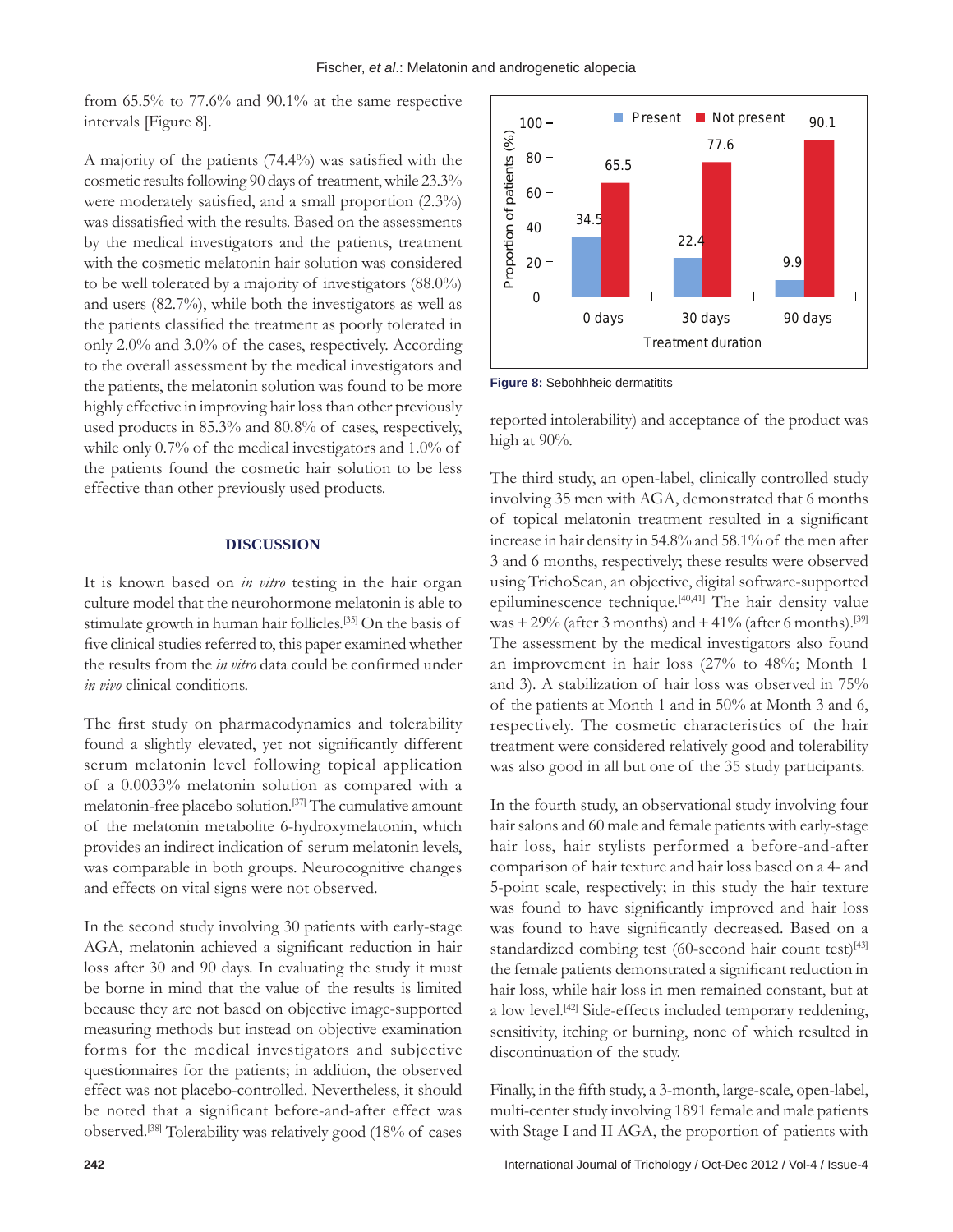2- and 3-fold positive hair pull tests dropped from 61.6% at baseline to 7.8% after 3 months, while the proportion with negative hair pull tests (no hair loss) rose from 12.2% to 61.5%.[44] Based on objective standardized examination forms for the medical investigators a reduction in hair loss of up to 66% was able to be identified, while new hair growth was identified in up to 22.5% of patients after 3 months. In addition, the medical investigators observed a reduction in the proportion of patients with severe and moderate seborrhea from 35.7% to 5.4%. This was observed in association with a simultaneous reduction in seborrheic dermatitis from 34.5% to 9.9%. Eighty-eight percent of the medical investigators and 82.7% of the patients classified the tolerability of the melatonin-containing solution as above average, while 2% and 3%, respectively, classified it as poor.

The designs for the studies on the effect of melatonin on AGA and on hair loss, respectively, must be evaluated using different approaches. The first study by Lorenzi and Caputo (Study  $2$ )<sup>[38]</sup> made exclusive use of examination forms for the medical investigators and questionnaires for the patients; while the examination forms enabled an objective clinical evaluation based on training at least in the case of the medical investigators, they were still subject to higher variability than objective measurement methods. In contrast the second study by Lorenzi (Study 3)<sup>[39]</sup> used an objective, instrument-based method, the TrichoScan, and included 35 men. The intra-investigator correlation coefficient for the TrichoScan method is reported to be 91% and the intra-investigator correlation coefficient 97%.[41] Thus, the TrichoScan method provides a reliable before-and-after comparison and is highly reproducible during the course of a clinical study.[40,41,46] The increase in the measured hair count from 123 hairs/ cm² at baseline to 159 and 173 hairs/cm² after 3 and 6 months, respectively, must be considered clinically relevant. Study 4 was conducted as an observational study including 60 patients, in which significant improvements were identified in the before-and-after comparisons of hair texture and hair loss; however, the study included no placebo group. The 60-second hair count test is a relatively standardized method performed by the patients themselves, in which the patients are required to comb their hair continuously for 60 seconds. The method is easy to perform and reproduces daily hair loss in a standardized manner.<sup>[43]</sup> The multi-center study (Study 5) with over 1800 participants at 200 centers is the largest study on the use of melatonin in early-stage  $AGA^{[44]}$ and in terms of the number of patients it exceeds the large‑scale study on the use of finasteride in male AGA with 1500 patients.<sup>[47]</sup> The semi-quantitative methodology

of the pull test is subject to relatively major interinvestigator variability. However, it should be noted that the individual investigators usually achieve a high level of intra-individual standardization.[4,45] While the method is considerably inferior by quality with respect to variance and reproducibility as compared with the TrichoScan method, the blinded hair count method or global photography evaluation by a blinded panel of investigators, the method still provides results with a certain level of reliability based on intra-individual standardization by the individual investigators. In the case of the multi-center study with 200 centers under consideration here, the high number of centers reduces the influence of inter‑investigator variability on the study results to a relatively low level. However, this study was not placebo-controlled either, which still decreases its significance. Nevertheless, the study included two further study parameters, seborrhea and the presence of seborrheic dermatitis, which represent significant negative impacts on patients and which responded well to treatment with melatonin.

The positive effects of melatonin on hair growth in patients with AGA were confirmed by the results from a pilot study on melatonin, which was conducted as a placebo-controlled, randomized, double-blind study on 40 patients with androgenetic and/or diffuse alopecia.<sup>[36]</sup> Although melatonin's exact mechanism of action in the stimulation of growth in human hair is not yet clearly understood, studies on animals and on *in vitro*[33] animal and human organ culture models with hair follicles offer some clues. Research in the animal sciences especially has shown that melatonin can increase wool and cashmere production and modulate the development and cycle regulation of outer coats, molting, and hair color.<sup>[48,49]</sup>

Receptor-mediated melatonin effects are theoretically possible because the MT1 membrane receptor has been detected in both human hair follicle keratinocytes and fibroblasts of the dermal hair papillae by means of Real Time Polymerase Chain Reaction (RT-PCR)<sup>[30]</sup> as well as *in situ* in the human scalp at the center of the outer and inner root sheath of the hair follicle.<sup>[28]</sup> An aberrant form of the MT2 membrane receptor has also been detected in human fibroblasts of the dermal hair papillae.<sup>[30]</sup> A specific, hair cycle-dependent expression of MT2 in the skin has been demonstrated in the C57BL/6 mouse model.<sup>[34]</sup> Thus, this receptor could have a functional influence on the hair cycle if the knowledge gained from the mouse model can be applied to humans. To date only weak expression of MT2 in the human hair follicle has been detected in the inner root sheath using immunohistochemical techniques.[28] While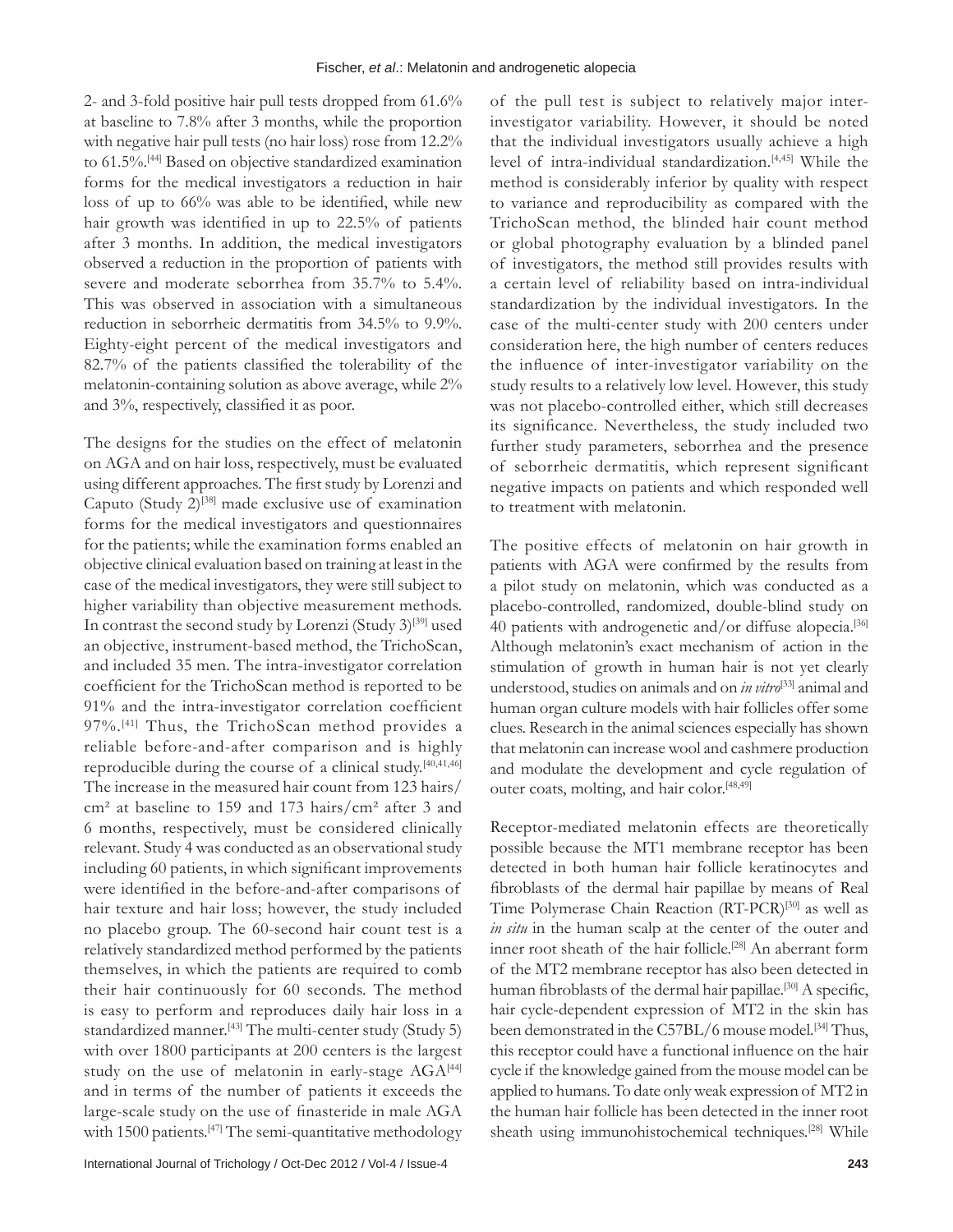individual human skin cells (keratinocytes, melanocytes, fibroblasts) contain the MT3 receptor or NQO2, it has not been detected to date in individual hair follicle cells or *in situ* in the hair follicle.[27] MT3/NQO2 could play a role in the prevention of oxidative stress in HF catagen regression or in oxidative stress-induced hair aging.[12] The nuclear melatonin receptor RORα performs a biological function in hair growth because RORα-knock-out mice had significantly thinner coats.<sup>[33]</sup> Hair cycle-dependent regulation of the nuclear receptor in the inner and outer root sheath was also able to be identified in C57BL/6 mice.[34] The melatonin receptors identified to date are all in the root sheath of the hair, which assists in the regulation of hair growth in addition to mechanically stabilizing the hair shaft. Thus, it can be inferred that the growth-promoting properties of melatonin are at least partially regulated by its receptors in the root sheath of the hair.

The effect of melatonin on hair growth may also be mediated by interaction with androgens and estrogens as well as their receptors, as evidenced by the antiandrogenic effect of melatonin on benign prostate cells.<sup>[50]</sup> While the antiandrogenic effect on prostate cells is accompanied by an inhibition of proliferation, antiandrogenic effects on hair follicles include prolongation of the hair cycle and decreased miniaturization.<sup>[2]</sup> Human benign prostate cells and human skin express functionally active melatonin receptors  $(MT1),$ <sup>[30,51]</sup> making it possible to also assume a melatonin receptor-mediated, antiandrogenic effect in the skin and hair follicles.

Melatonin has also demonstrated a modulating effect on the aromatase activity and gene expression necessary for the formation of estrogen in mammary cancer cell lines.[52] Melatonin performs hair cycle-dependent regulation of α-estrogen receptor gene expression in murine hair follicles.[34] Relevance to human hair follicles will need to be clarified in functional studies.

In summary, it can be stated that multiple studies with different study designs observed mostly positive effects resulting from the topical application of a cosmetic melatonin solution in women and men with early-stage AGA (Phase I and II, Hamilton and Ludwig scales, respectively) or general hair loss with a partial reduction in hair loss, as well as new hair growth in some cases. Although the mechanism of action has not yet been clarified in detail, it appears highly likely that it is based on a melatonin receptor-mediated antiandrogenic effect and/or an antioxidative effect. Due to the fact that the application of the melatonin solution has been shown to be very well tolerated in a total of 5 studies and because

positive effects on hair growth were observed in the before-and-after comparisons, the cosmetic melatonin solution represents a possible option for delaying hair aging, hair loss in general, and for the treatment of early-stage AGA in men and women.

#### **REFERENCES**

- 1. Fischer TW, Schmidt S, Strauss B, Elsner P. A tool for evaluation of diseasespecific life quality in hair patients. Hautarzt 2001;52:219-27.
- 2. Trueb RM. Molecular mechanisms of androgenetic alopecia. Exp Gerontol 2002;37:981-90.
- 3. Hoffmann R, Happle R. Current understanding of androgenetic alopecia. Part I: Etiopathogenesis. Eur J Dermatol 2000;10:319-27.
- 4. Fischer TW. Alopecia Diagnostic and Therapeutic Management. Akt Dermatol 2008;34:209-25.
- 5. Hamilton JB. Patterned loss of hair in man; types and incidence. Ann N Y Acad Sci 1951;53:708-28.
- 6. Norwood OT. Male‑pattern baldness. Classification and incidence. South Med J 1975;68:1359-70.
- 7. Ludwig E. Classification of the types of androgenetic alopecia (common baldness) occurring in the female sex. Br J Dermatol 1977;97:247-54.
- 8. Ramot Y, Czarnowicki T, Zlotogorski A. Finasteride induced Gynecomastia: Case report and Review of the Literature. Int J Trichol 2009;1:27-9.
- 9. Dawber RP, Rundegren J. Hypertrichosis in females applying minoxidil topical solution and in normal controls. J Eur Acad Dermatol Venereol 2003;17:271-5.
- 10. Trueb RM. Das Haar im Alter. Haut 2008;4:152-5.
- 11. Mahé YF, Michelet JF, Billoni N, Jarrousse F, Buan B, Commo S, *et al*. Androgenetic alopecia and microinflammation. Int J Dermatol 2000;39:576-84.
- 12. Trüeb RM. Oxidative stress in Ageing of Hair. Int J Trichol 2009;9:6-14.
- 13. Camacho F, Moreno JC, Garcia-Hernandez MJ. Telogen alopecia from UV rays. Arch Dermatol 1996;132:1398-9.
- 14. Lu ZF, Fischer TW, Hasse S, Sugawara K, Kamenisch Y, Krengel S, *et al*. The human hair follicle as a model for exploring the effects of ultraviolet radiation in a complex tissue interaction system in situ. J Invest Dermatol 2009;129:1790-1804.
- 15. Trüeb RM. Association between smoking and hair loss: another opportunity for health education against smoking? Dermatology 2003;206:189-91.
- 16. Su LH, Chen TH. Association of androgenetic alopecia with smoking and its prevalence among Asian men: A community-based survey. Arch Dermatol 2007;143:1401-6.
- 17. Srogi K. Mercury content of hair in different populations relative to fish consumption. Rev Environ Contam Toxicol 2007;189:107-30.
- 18. Bahta AW, Farjo B, Philpott MP. Premature senescence of balding dermal papilla cells *in vitro* is associated with p16INK4a expression. J Invest Dermatol 2008;128:1088-94.
- 19. Tan DX, Chen LD, Poeggeler B, Manchester LC, Reiter RJ. Melatonin: A potent, endogenous hydroxyl radical scavenger. Endocr J 1993;1:57-60.
- 20. Lerner AB, Case JD, Takahashi Y. Isolation of melatonin, a pineal factor that lightens melanocytes. J Am Chem Soc 1958;80:2587.
- 21. Arendt J. Melatonin. Clin Endocrinol (Oxf) 1988;29:205-29.
- 22. Lerchl A, Schlatt S. Influence of photoperiod on pineal melatonin synthesis, fur color, body weight, and reproductive function in the female Djungarian hamster, Phodopus sungorus. Neuroendocrinology 1993;57:359-64.
- 23. Karasek M, Reiter RJ. Melatonin and aging. Neuroendocrinol Lett 2002;23 Suppl 1:14-6.
- 24. Fischer TW, Scholz G, Knoll B, Hipler UC, Elsner P. Melatonin reduces UV-induced reactive oxygen species in a dose-dependent manner in IL-3-stimulated leukocytes. J Pineal Res 2001;31:39-45.
- 25. Fischer TW, Zmijewski MA, Wortsman J, Slominski A. Melatonin maintains mitochondrial membrane potential and attenuates activation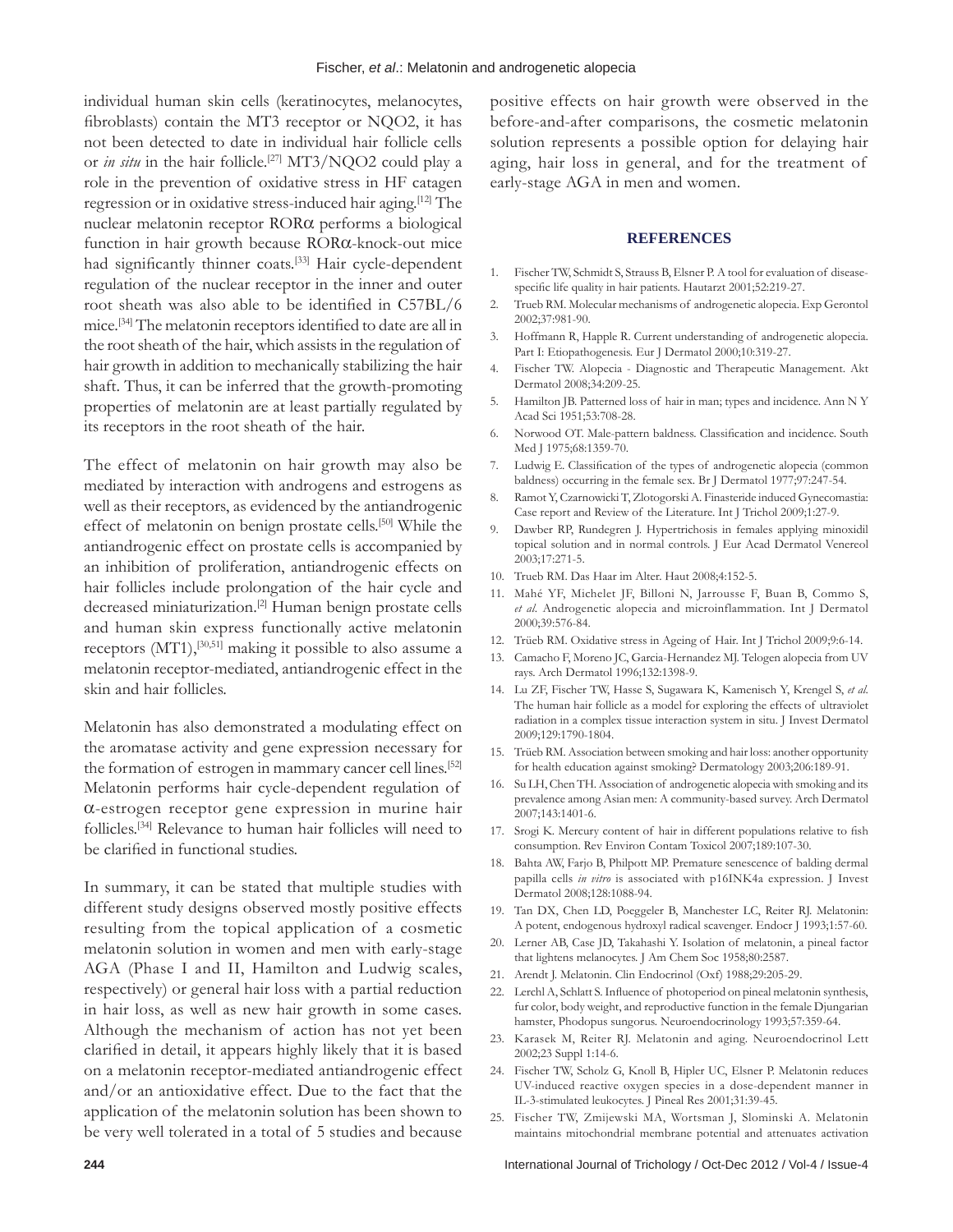#### Fischer, *et al*.: Melatonin and androgenetic alopecia

of initiator (casp-9) and effector caspases (casp-3/casp-7) and PARP in UVR-exposed HaCaT keratinocytes. J Pineal Res 2008;44:397-407.

- 26. Reiter RJ, Tan DX, Poeggeler B, Menendez-Pelaez A, Chen LD, Saarela S. Melatonin as a free radical scavenger: implications for aging and age- related diseases. Ann N Y Acad Sci 1994;719:1-12.
- 27. Slominski A, Fischer TW, Zmijewski MA, Wortsman J, Semak I, Zbytek B, *et al*. On the role of melatonin in skin physiology and pathology. Endocrine 2005;27:137-48.
- 28. Slominski A, Wortsman J, Tobin DJ. The cutaneous serotoninergic/ melatoninergic system: Securing a place under the sun. FASEB J 2005;19:176-94.
- 29. SlominskiA, PisarchikA, Semak I, SweatmanT, Wortsman J, SzczesniewskiA, *et al*. Serotoninergic and melatoninergic systems are fully expressed in human skin. FASEB J 2002;16:896-8.
- 30. Slominski A, Pisarchik A, Zbytek B, Tobin DJ, Kauser S, Wortsman J. Functional activity of serotoninergic and melatoninergic systems expressed in the skin. J Cell Physiol 2003;196:144-53.
- 31. Fischer TW, Sweatman TW, Semak I, Sayre RM, Wortsman J, Slominski A. Constitutive and UV-induced metabolism of melatonin in keratinocytes and cell-free systems. FASEB J 2006;20:1564-6.
- 32. Fischer TW, Slominski A, Tobin DJ, Paus R. Melatonin and the hair follicle. J Pineal Res 2008;44:1-15.
- 33. Fischer TW. The influence of melatonin on hair physiology. Hautarzt 2009;60:962-72.
- 34. Kobayashi H, Kromminga A, Dunlop TW, Tychsen B, Conrad F, Suzuki N, *et al*. A role of melatonin in neuroectodermal-mesodermal interactions: The hair follicle synthesizes melatonin and expresses functional melatonin receptors. FASEB J 2005;19:1710-2.
- 35. Fischer TW, Fischer A, Knöll B, Hipler UC, Elsner P. Melatonin in low doses enhances *in vitro* human hair follicle proliferation and inhibits hair growth in high doses. Arch Derm Res 2000;292:147.
- 36. Fischer TW, Burmeister G, Schmidt HW, Elsner P. Melatonin increases anagen hair rate in women with androgenetic alopecia or diffuse alopecia: Results of a pilot randomized controlled trial. Br J Dermatol 2004;150:341-5.
- 37. Macher JP. Pharmacokinetics and clinical and biological tolerability of repeated topical application of a melatonin-containing cosmetic hair solution in healthy female volunteers. A double-blind, placebo-controlled, cross-over design study. Clinical Study Report. MEL‑COS‑1. Data on file. Asatona AG, Switzerland.
- 38. Lorenzi S, Caputo R. Melatonin cosmetic hair solution: Open study of the efficacy and the safety on hair loss(telogen) control and hair growth (anagen) stimulation. MEL‑COS‑AS01. Data on file. Asatona AG, Switzerland.
- 39. Lorenzi S, Barbareschi M, Caputo R. Efficacy and safety of a melatonin-containing cosmetic hair solution in the treatment of early stages of male androgenic alopecia. Open study with Trichoscan evaluation.

Report/Protocol. MEL‑COS‑AS03. Data on file. Asatona AG, Switzerland.

- 40. Gassmueller J, Rowold E, Frase T, Hughes-Formella B. Validation of TrichoScan technology as a fully-automated tool for evaluation of hair growth parameters. Eur J Dermatol 2009;19:224-31.
- 41. Hoffmann R. TrichoScan: Combining epiluminescence microscopy with digital image analysis for the measurement of hair growth *in vivo*. Eur J Dermatol 2001;11:362-8.
- 42. Schmid HW. Use Test with of a melatonin-containing cosmetic hair solution to determine the change of the appearance and texture of thinning and fine hair following the application. Statistical Report. MEL-COS-AS04. Data on file. Asatona AG, Switzerland.
- 43. Miller JJ, Fang S. Results of 60-second timed hair counts in women between the ages of 20-60 years. J Am Acad Dermatol 2004;50:93.
- 44. Innocenti M, Barbareschi M. Open-label, non comparative, multicenter clinical study on efficacy and safety of a melatonin‑containing cosmetic hair solution in the treatment of hair loss(telogen) and in the stimulation of hair re‑growth (anagen). Report. MEL‑COS‑AS05. Data on file. Asatona AG, Switzerland.
- 45. Hillmann K, Blume-Peytavi U. Diagnosis of hair disorders. Semin Cutan Med Surg 2009;28:33-8.
- 46. Hoffmann R. Trichoscan: what is new? Dermatology 2005;211:54-62.
- 47. Kaufman KD, Olsen EA, Whiting D, Savin R, DeVillez R, Bergfeld W, *et al*. Finasteride in the treatment of men with androgenetic alopecia. Finasteride male pattern hair loss study group. J Am Acad Dermatol 1998;39:578-89.
- 48. Ibraheem M, Galbraith H, Scaife J, Ewen S. Growth of secondary hair follicles of the Cashmere goat *in vitro* and their response to prolactin and melatonin. J Anat 1994;185 (Pt 1):135-42.
- 49. Nixon AJ, Ashby MG, Saywell DP, Pearson AJ. Seasonal fiber growth cycles of ferrets (Mustela putorius furo) and long-term effects of melatonin treatment. J Exp Zool 1995;272:435-45.
- 50. Alonso R, Prieto L, Hernandez C, Mas M. Antiandrogenic effects of the pineal gland and melatonin in castrated and intact prepubertal male rats. J Endocrinol 1978;79:77-83.
- 51. Gilad E, Matzkin H, Zisapel N. Interplay between sex steroids and melatonin in regulation of human benign prostate epithelial cell growth. J Clin Endocrinol Metab 1997;82:2535-41.
- 52. Cos S, González A, Martínez-Campa C, Mediavilla MD, Alonso-González C, Sánchez-Barceló EJ. Estrogen-signaling pathway: A link between breast cancer and melatonin oncostatic actions. Cancer Detect Prev 2006;30:118-28.

**How to cite this article:** Fischer TW, Trüeb RM, Hänggi G, Innocenti M, Elsner P. Topical Melatonin for Treatment of Androgenetic Alopecia. Int J Trichol 2012;4:236-45. **Source of Support:** Nil, **Conflict of Interest:** None declared.